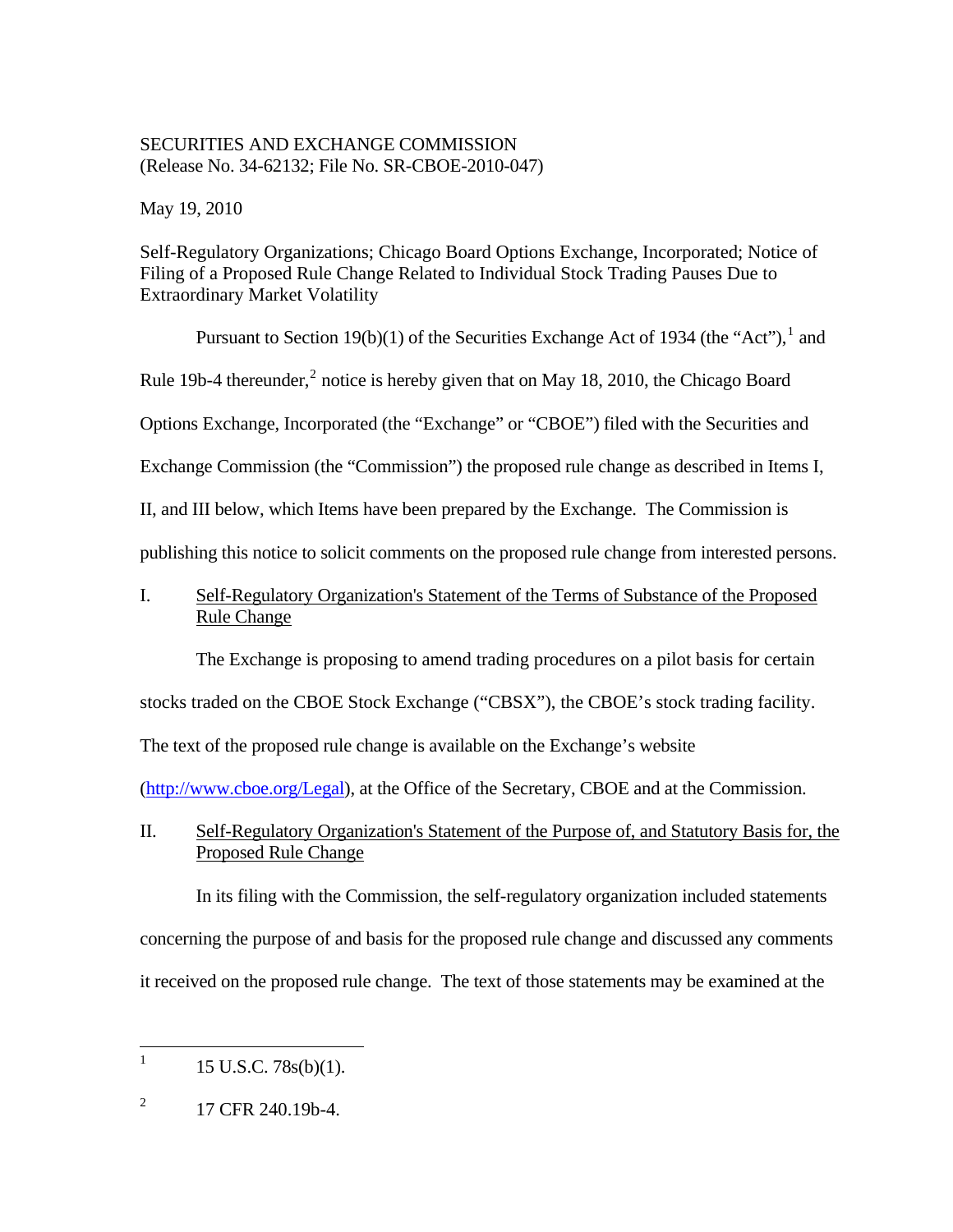places specified in Item IV below. The Exchange has prepared summaries, set forth in sections A, B, and C below, of the most significant parts of such statements.

## A. Self-Regulatory Organization's Statement of the Purpose of, and the Statutory Basis for, the Proposed Rule Change

#### 1. Purpose

The primary listing markets for U.S. stocks are in the process of amending their rules so that they may, from time to time, issue a trading pause for an individual stock if the price of such stock moves 10% or more from a sale in a preceding five-minute period. The Exchange is proposing the rule change described below in consultation with U.S. listing markets and Commission staff to provide for uniform market-wide trading pause standards for individual stocks in the S&P 500 Index that experience rapid price movement, as set forth below. The Exchange is not currently the primary listing market for any stocks, and thus, will not be issuing any trading pauses pursuant to its rules.

The Exchange proposes to add a new Rule 6.3C to allow CBSX to halt trading in an individual stock when the primary listing market for such stock issues a trading pause in any Circuit Breaker Stocks, as defined below and in proposed Rule 6.3C.03. CBSX will resume trading once trading has resumed on the primary listing market. If, however, trading has not resumed on the primary listing market after ten minutes have passed since the individual stock trading pause message has been received from the responsible single plan processor, CBSX may resume trading in such stock.

The proposed rule would apply to trading pauses issued by primary listing markets in "Circuit Breaker Stocks," as defined in proposed Rule 6.3C.03. Specifically, on a pilot basis, set to end on December 10, 2010, Circuit Breaker Stocks would mean the stocks included in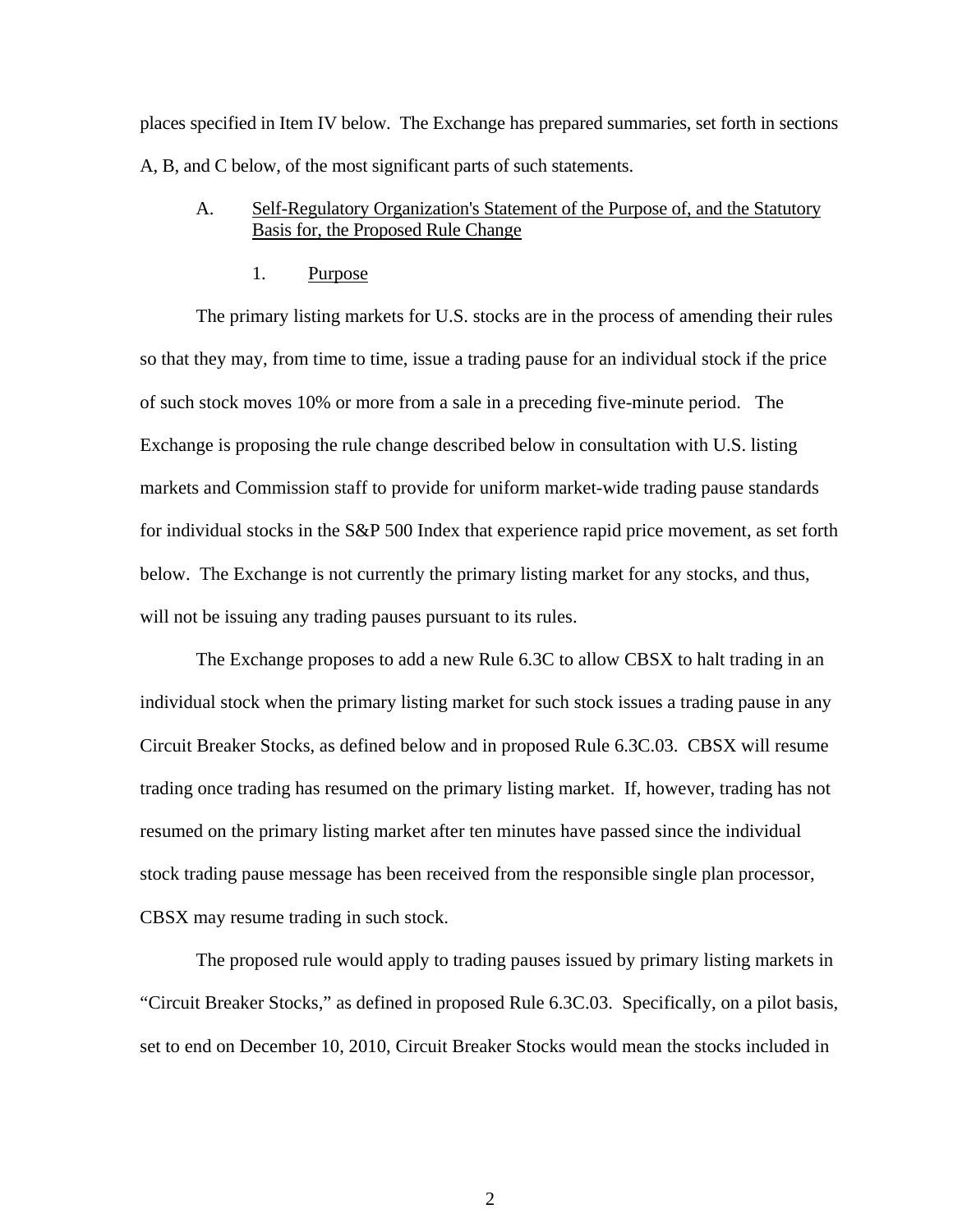the S&P 500 Index. Thus, proposed Rule 6.3C would be in effect only with respect to stocks in the S&P 500 Index.

Upon reopening, a rotation shall be held in the individual stock on CBSX unless the Exchange concludes that a different method of reopening is appropriate under the circumstances, including but not limited to, no rotation, an abbreviated rotation or any other variation in the manner of the rotation. Lastly, nothing in the proposed Rule shall be construed to limit the ability of the Exchange to halt or suspend trading in any security or securities traded on the Exchange pursuant to any other Exchange rule or policy.

In addition to adding a new Rule 6.3C, the Exchange has also proposed minor changes to Rules 6.2B and 52.3. To make clear that the existing trading halt described in Rule 6.2B applies to all stocks traded on the Exchange, the Exchange has added the word "marketwide" to the title of Rule 6.2B. Finally, the Exchange has proposed to include a cross-reference to proposed Rule 6.2C in Rule 52.3.

### 2. Statutory Basis

Approval of the rule change proposed in this submission is consistent with the requirements of the Act and the rules and regulations thereunder that are applicable to a national securities exchange, and, in particular, with the requirements of Section 6(b) of the Act.<sup>[3](#page-2-0)</sup> In particular, the proposed change is consistent with Section  $6(b)(5)$  of the Act,<sup>[4](#page-2-1)</sup> because it would promote just and equitable principles of trade, remove impediments to, and perfect the mechanism of, a free and open market and a national market system, and, in general, protect investors and the public interest. The proposed rule change is also designed

<span id="page-2-0"></span> $\frac{1}{3}$ 15 U.S.C. 78f(b).

<span id="page-2-1"></span><sup>4</sup> 15 U.S.C. 78f(b)(5).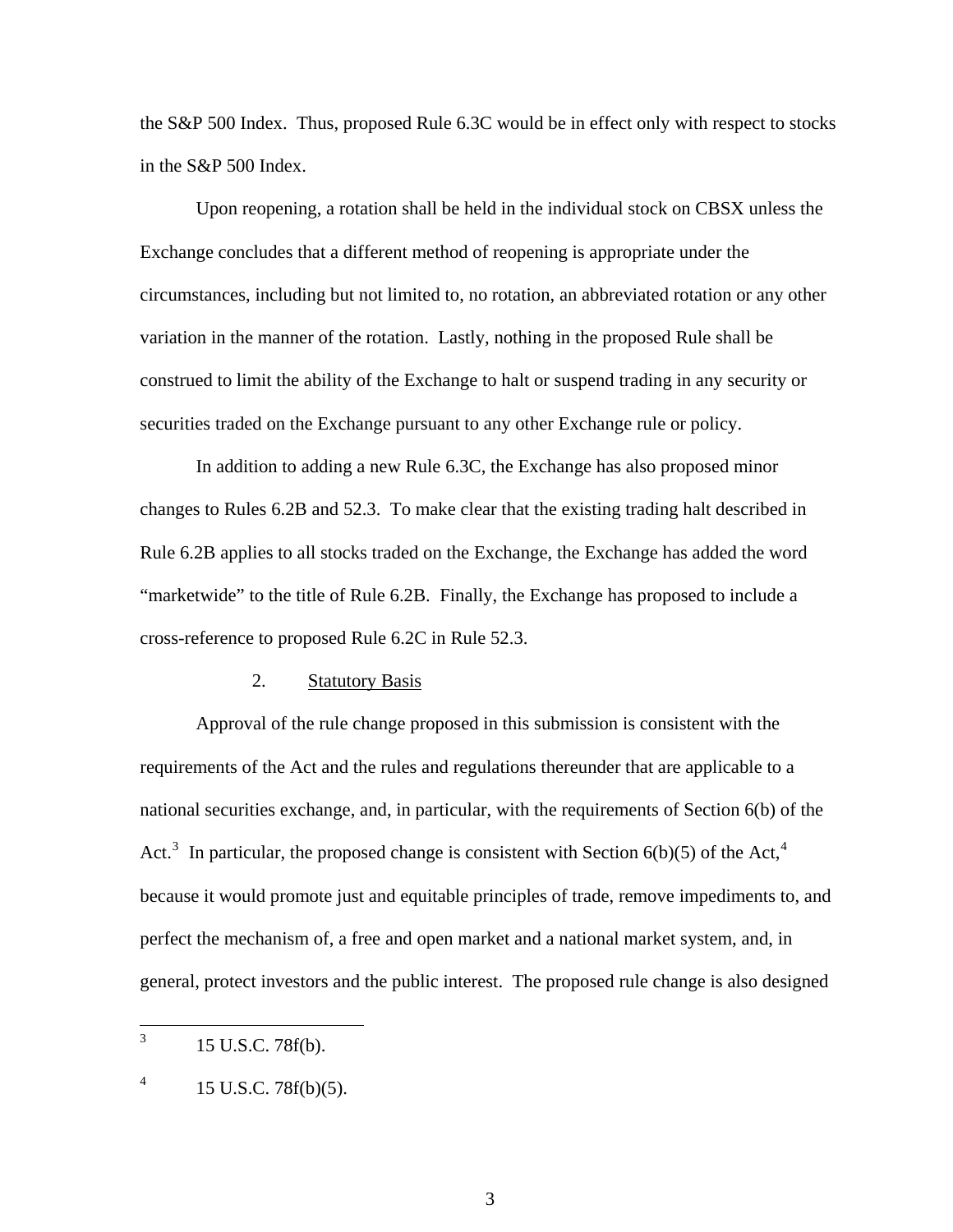to support the principles of Section  $11A(a)(1)^5$  $11A(a)(1)^5$  of the Act in that it seeks to assure fair competition among brokers and dealers and among exchange markets. The Exchange believes that the proposed rule meets these requirements in that it promotes transparency and uniformity across markets concerning decisions to pause trading in a stock when there are significant price movements.

### B. Self-Regulatory Organization's Statement on Burden on Competition

 CBOE does not believe that the proposed rule change will impose any burden on competition not necessary or appropriate in furtherance of the purposes of the Act.

C. Self-Regulatory Organization's Statement on Comments on the Proposed Rule Change Received from Members, Participants, or Others

 No written comments were solicited or received with respect to the proposed rule change.

## III. Date of Effectiveness of the Proposed Rule Change and Timing for Commission Action

 Within 35 days of the date of publication of this notice in the Federal Register or within such longer period (i) as the Commission may designate up to 90 days of such date if it finds such longer period to be appropriate and publishes its reasons for so finding or (ii) as to which the self-regulatory organization consents, the Commission will:

(A) By order approve such proposed rule change, or

(B) Institute proceedings to determine whether the proposed rule change should be disapproved.<sup>[6](#page-3-1)</sup>

<span id="page-3-0"></span> $\frac{1}{5}$ 15 U.S.C. 78k-1(a)(1).

<span id="page-3-1"></span><sup>6</sup> The Commission notes that the exchange has requested accelerated approval of the filing.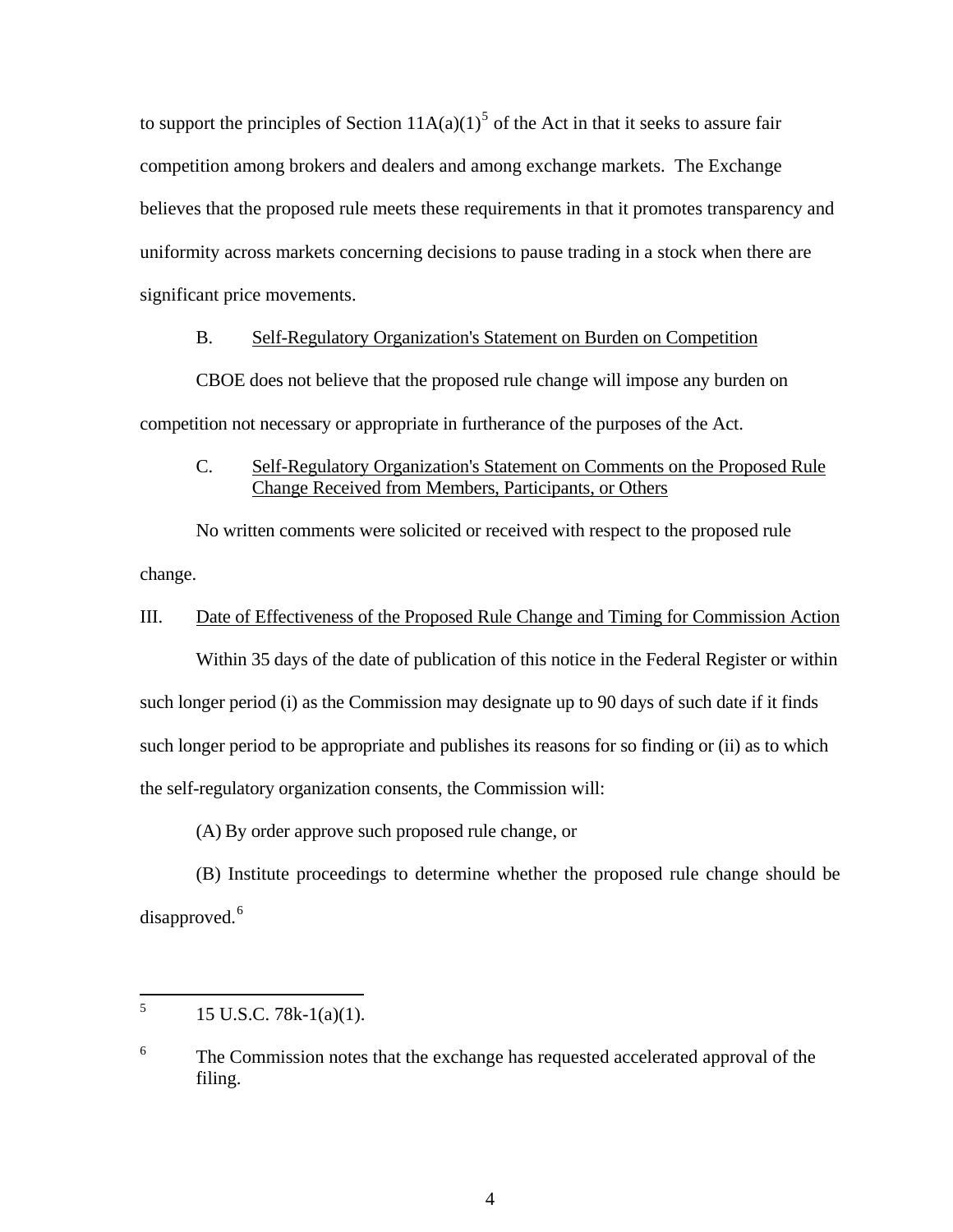## IV. Solicitation of Comments

Interested persons are invited to submit written data, views, and arguments concerning the foregoing, including whether the proposed rule change is consistent with the

Act. Comments may be submitted by any of the following methods:

#### Electronic comments:

Use the Commission's Internet comment form (http://www.sec.gov/rules/sro.shtml); or

• Send an e-mail to rule-comments@sec.gov. Please include File Number SR-CBOE-2010-047 on the subject line.

#### Paper comments:

• Send paper comments in triplicate to Elizabeth M. Murphy, Secretary, Securities and Exchange Commission, 100 F Street, NE, Washington, DC 20549-1090.

All submissions should refer to File Number SR-CBOE-2010-047. This file number should be included on the subject line if e-mail is used. To help the Commission process and review your comments more efficiently, please use only one method. The Commission will post all comments on the Commission's Internet Web site

(http://www.sec.gov/rules/sro.shtml). Copies of the submission, all subsequent amendments, all written statements with respect to the proposed rule change that are filed with the Commission, and all written communications relating to the proposed rule change between the Commission and any person, other than those that may be withheld from the public in accordance with the provisions of 5 U.S.C. 552, will be available for Web site viewing and printing in the Commission's Public Reference Room, 100 F Street, NE, Washington, DC 20549, on official business days between the hours of 10:00 am and 3:00 pm. Copies of such filing also will be available for inspection and copying at the principal office of the CBOE.